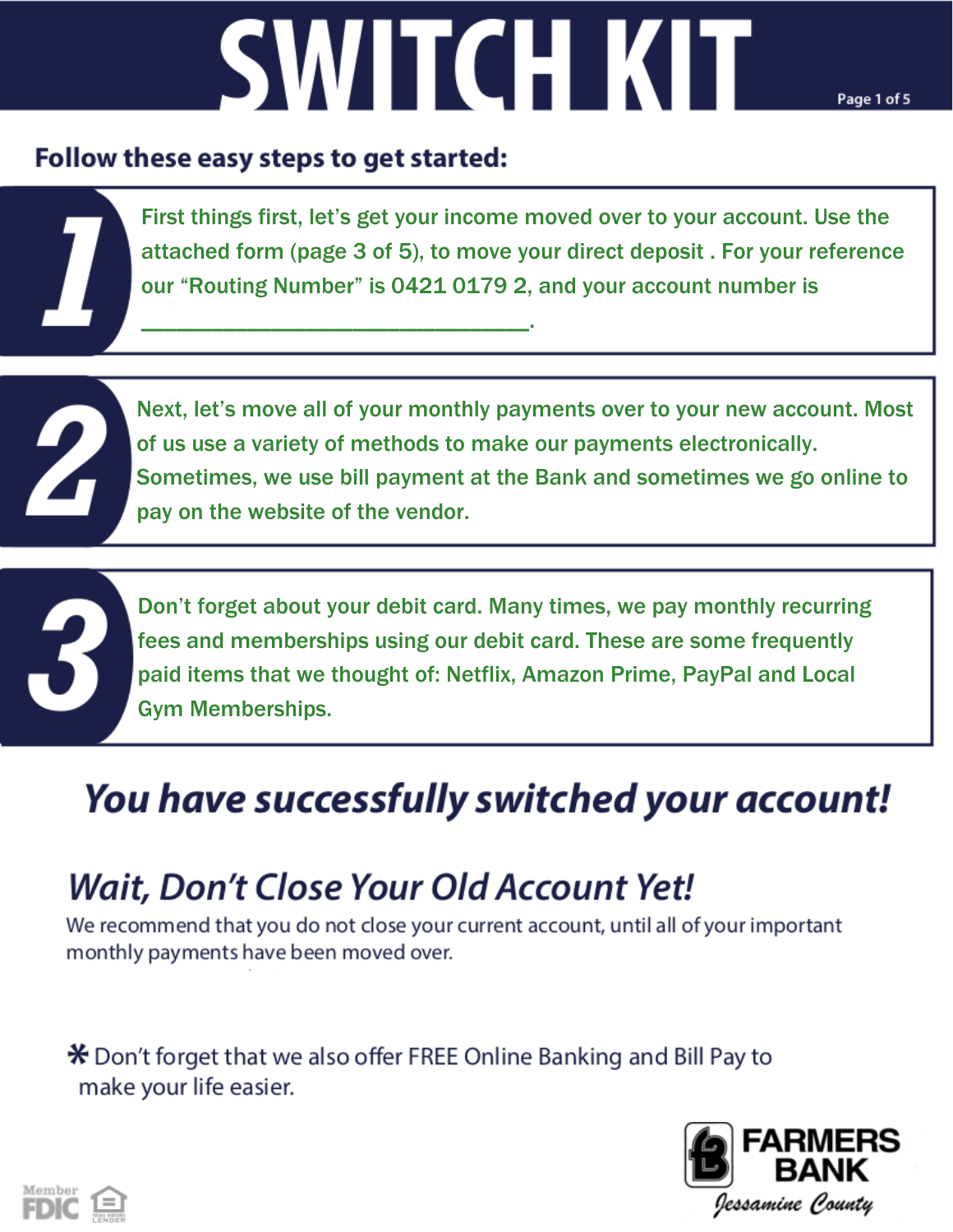|                         | SWITCHTKU             |                                                                                                                          |                                                                                                            |                                                                                 | Page 2 of 5      |
|-------------------------|-----------------------|--------------------------------------------------------------------------------------------------------------------------|------------------------------------------------------------------------------------------------------------|---------------------------------------------------------------------------------|------------------|
| <b>Payment Catagory</b> | <b>Vendor</b><br>Name | <b>Electronic</b><br>Payments made at the<br>biller's website using<br>your bank routing<br>number and account<br>number | <b>Recurring</b><br>Recurring transac-<br>tion made to pay<br>monthly payments<br>using your debit<br>card | <b>Bill Pay</b><br>Payments made<br>using a bank<br>provided bill pay<br>system | <b>Completed</b> |
| Auto Payments:          |                       |                                                                                                                          |                                                                                                            |                                                                                 |                  |
| Mortgage                |                       |                                                                                                                          |                                                                                                            |                                                                                 |                  |
| Car Payments            |                       |                                                                                                                          |                                                                                                            |                                                                                 |                  |
| Auto/Home Insurance     |                       |                                                                                                                          |                                                                                                            |                                                                                 |                  |
|                         |                       |                                                                                                                          |                                                                                                            |                                                                                 |                  |
| Utilities:              |                       |                                                                                                                          |                                                                                                            |                                                                                 |                  |
| Electricity             |                       |                                                                                                                          |                                                                                                            |                                                                                 |                  |
| Water                   |                       |                                                                                                                          |                                                                                                            |                                                                                 |                  |
| Gas                     |                       |                                                                                                                          |                                                                                                            |                                                                                 |                  |
| Cable                   |                       |                                                                                                                          |                                                                                                            |                                                                                 |                  |
| Home Phone/ Internet    |                       |                                                                                                                          |                                                                                                            |                                                                                 |                  |
| Cell Phone              |                       |                                                                                                                          |                                                                                                            |                                                                                 |                  |
|                         |                       |                                                                                                                          |                                                                                                            |                                                                                 |                  |
| Credit Cards:           |                       |                                                                                                                          |                                                                                                            |                                                                                 |                  |
|                         |                       |                                                                                                                          |                                                                                                            |                                                                                 |                  |
|                         |                       |                                                                                                                          |                                                                                                            |                                                                                 |                  |
|                         |                       |                                                                                                                          |                                                                                                            |                                                                                 |                  |
|                         |                       |                                                                                                                          |                                                                                                            |                                                                                 |                  |
| Other:                  |                       |                                                                                                                          |                                                                                                            |                                                                                 |                  |
|                         |                       |                                                                                                                          |                                                                                                            |                                                                                 |                  |
|                         |                       |                                                                                                                          |                                                                                                            |                                                                                 |                  |
|                         |                       |                                                                                                                          |                                                                                                            |                                                                                 |                  |
|                         |                       |                                                                                                                          |                                                                                                            |                                                                                 |                  |
|                         |                       |                                                                                                                          |                                                                                                            |                                                                                 |                  |

Please fill out this form and use it as a guide to getting your checking account up and running smoothly.

#### **Don't Forget!**

- Social Security
- EBay
- Spotify
- Day Care
- XM Radio
- Netflix
- Amazon
- PayPal
- · iTunes
- Gym Membership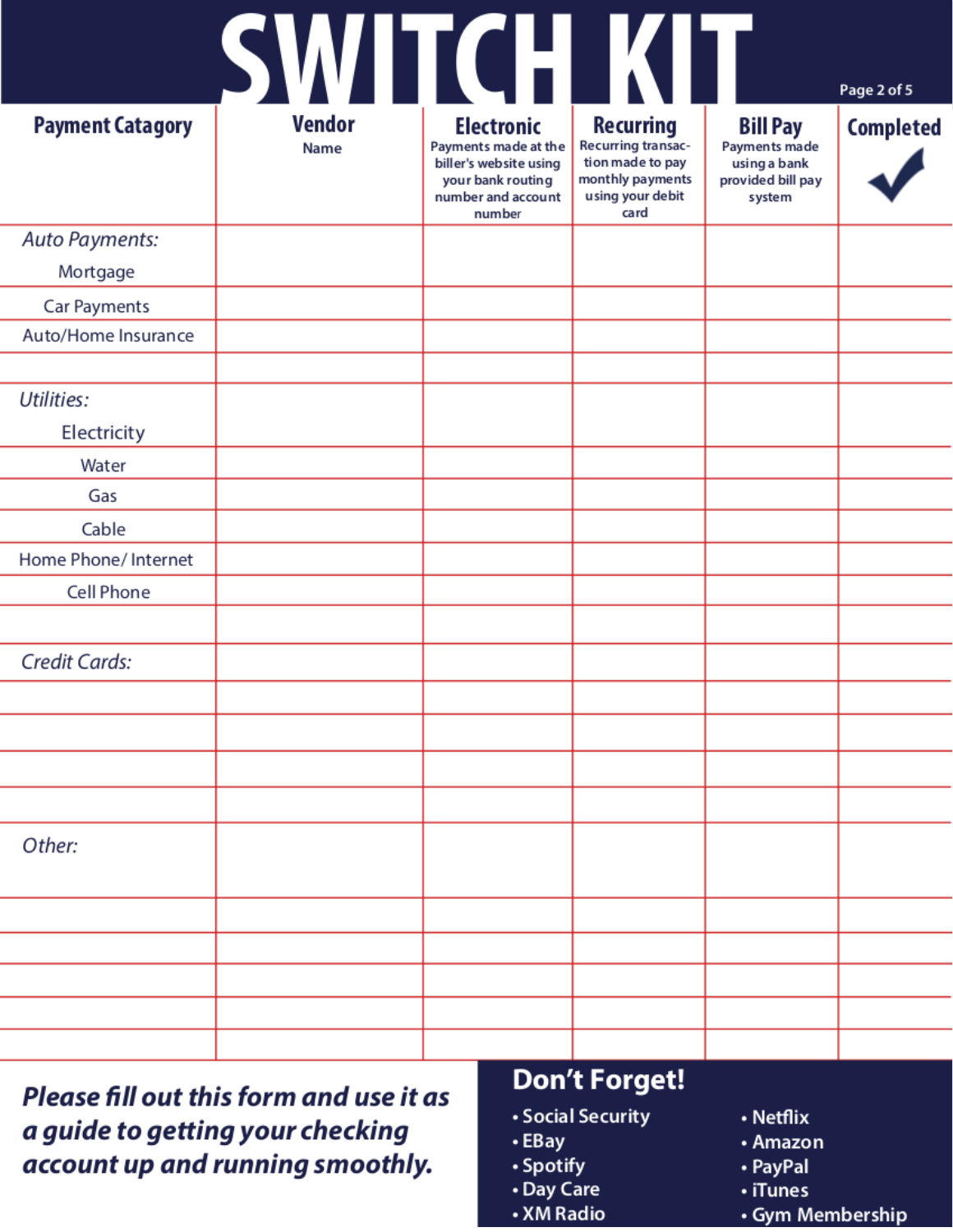# **Direct Deposit Authorization**

 $\mathcal{L}_\text{max}$  and  $\mathcal{L}_\text{max}$  are the set of the set of the set of the set of the set of the set of the set of the set of the set of the set of the set of the set of the set of the set of the set of the set of the set o

Use this form to authorize your employer, retirement and pension funds, or any other agency to deposit your payment directly into your Farmers Bank account. Use one form for each direct deposit.

| Notification of Direct Deposit Authorization Change                                         |                         | <b>Direct Deposit Checklist:</b>                               |
|---------------------------------------------------------------------------------------------|-------------------------|----------------------------------------------------------------|
| Company or Employer:                                                                        |                         | Use this list to remember all<br>your direct deposits you need |
| Address:                                                                                    |                         | to transfer. These are the most<br>common direct deposits.     |
| City, State, Zip:                                                                           |                         | Payroll                                                        |
| Phone Number:                                                                               |                         | Investments                                                    |
| Employee ID:                                                                                |                         | <b>Retirement Plans</b>                                        |
| (if applicable)                                                                             |                         | Social Security                                                |
| Effective immediately, please deposit the net amount of my check to my Farmers Bank         |                         |                                                                |
| account. I authorize (name of depositor)                                                    |                         |                                                                |
| to automatically deposit funds into the account below. This authorization shall remain in   |                         |                                                                |
| place until I have submitted a new authorization, or until this authorization is changed or |                         |                                                                |
| revoked by me in writing.                                                                   |                         |                                                                |
| Place an X next to your desired option.                                                     |                         |                                                                |
| <b>Net amount to Farmers Bank CHECKING</b>                                                  |                         |                                                                |
| Account#                                                                                    | Routing#<br>0421 0179 2 |                                                                |
| <b>Net amount to Farmers Bank SAVINGS</b>                                                   |                         |                                                                |
| Account #                                                                                   | Routing#<br>0421 0179 2 |                                                                |
|                                                                                             |                         |                                                                |
| Signature:                                                                                  | Date:                   |                                                                |
| Name:                                                                                       |                         |                                                                |
| Address:                                                                                    |                         |                                                                |
| City, State, Zip:                                                                           |                         |                                                                |
| Phone Number:                                                                               |                         |                                                                |





ERS

BANK

Jessamine County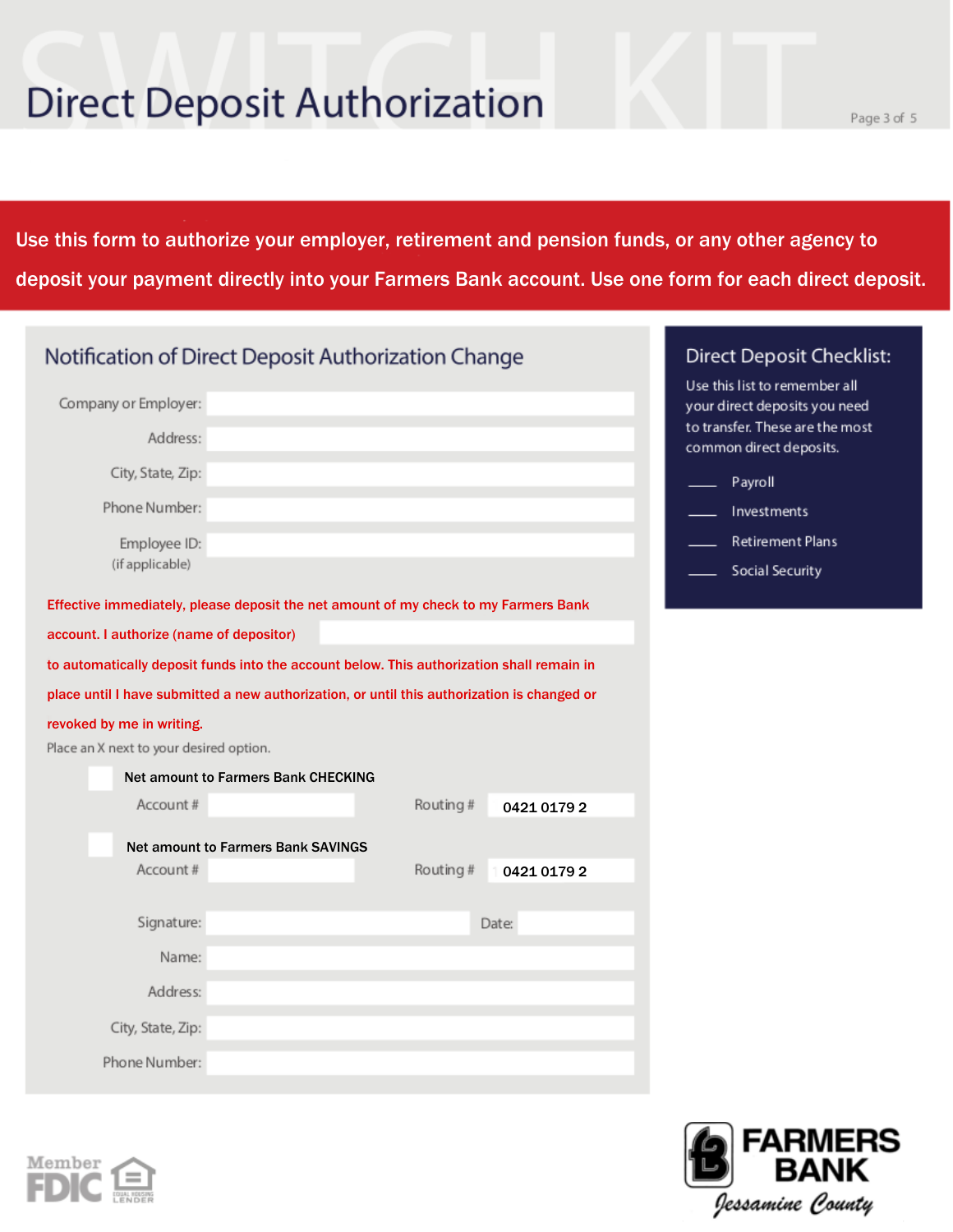## **Automatic Withdrawal Authorization**

Page 4 of 5

Use this form to authorize a change to any automatic payment, deductions, or withdrawals from your account. Use one form for each automatic withdrawal. Or, many companies and agencies make it easy to change your account on record online on their website.

| Notification of Withdrawal Authorization Change |                                                                                                                                                                                                      |             | <b>Automatic Withdrawal</b><br>Checklist:                                    |
|-------------------------------------------------|------------------------------------------------------------------------------------------------------------------------------------------------------------------------------------------------------|-------------|------------------------------------------------------------------------------|
| Name of Company:                                |                                                                                                                                                                                                      |             | Use this list to remember all your                                           |
| Account Number:                                 |                                                                                                                                                                                                      |             | automatic payments you need to                                               |
| Payment Amount:                                 |                                                                                                                                                                                                      |             | transfer. These are some of the<br>most commonly used automatic<br>payments. |
| Address:                                        |                                                                                                                                                                                                      |             |                                                                              |
| City, State, Zip:                               |                                                                                                                                                                                                      |             | Home Mortgage                                                                |
| Phone Number:                                   |                                                                                                                                                                                                      |             | Auto Loans                                                                   |
|                                                 |                                                                                                                                                                                                      |             | <b>Utilities</b>                                                             |
|                                                 | Please change my automatic withdrawal from the following account:                                                                                                                                    |             | Insurance                                                                    |
| Financial Institution:                          |                                                                                                                                                                                                      |             | Cable/Internet                                                               |
| Account#                                        | Bank Routing #                                                                                                                                                                                       |             | Gym/Club Memberships                                                         |
|                                                 |                                                                                                                                                                                                      |             | Credit Cards                                                                 |
|                                                 | Please make all future automatic withdrawals from the following account:                                                                                                                             |             | Investments                                                                  |
| Financial Institution:                          | <b>Farmers Bank</b>                                                                                                                                                                                  |             | Subscriptions                                                                |
| Account#                                        | Bank Routing #                                                                                                                                                                                       | 0421 0179 2 | Charity Donations                                                            |
| Thank you very much.                            |                                                                                                                                                                                                      |             |                                                                              |
|                                                 | This authorization will remain in effect until I have submitted to you a new authorization, or until<br>you have been notified by me in writing that this authorization has been changed or revoked. |             |                                                                              |
| Signature:                                      |                                                                                                                                                                                                      | Date:       |                                                                              |
| Name:                                           |                                                                                                                                                                                                      |             |                                                                              |
| Address:                                        |                                                                                                                                                                                                      |             |                                                                              |
| City, State, Zip:                               |                                                                                                                                                                                                      |             |                                                                              |

Phone Number: